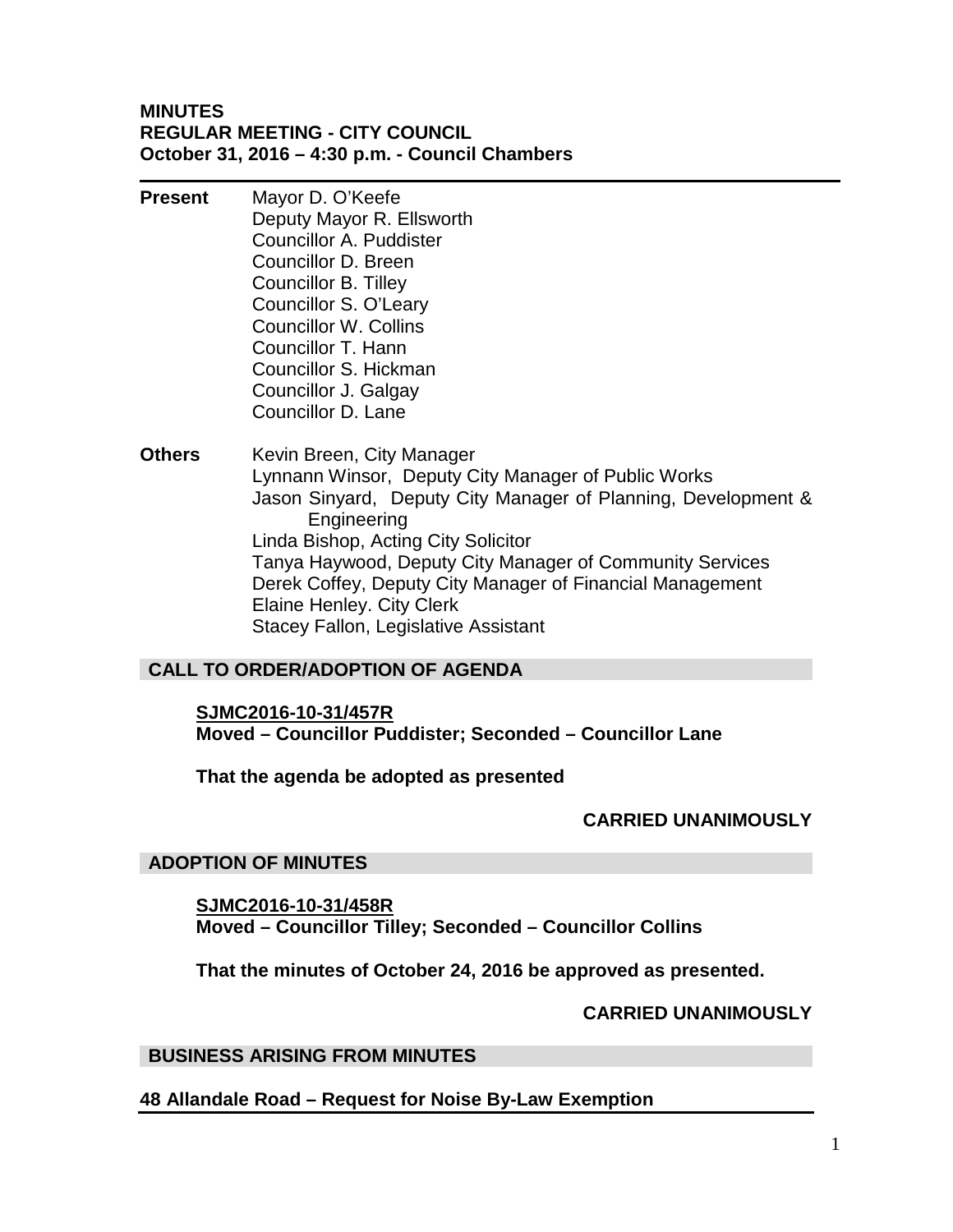Council considered the above noted.

### **SJMC2016-10-31/459R Moved – Councillor Puddister; Seconded – Councillor O'Leary**

**That the noise by-law exemption be granted to Bell Aliant in order to facilitate the replacement of a main service utility transformer at 48 Allandale Road.**

### **CARRIED UNANIMOUSLY**

### **PUBLIC HEARINGS**

### **St. John's Development Regulations Amendment Number 645, 2016 Adoption to rezone Land to Residential Low Density (R1) Zone PDE File: REZ1600009 – 72 Circular Road**

Council considered the above noted.

### **SJMC2016-10-31/460R**

**Moved – Councillor Breen; Seconded – Councillor Puddister**

**That that Council adopt St. John's Development Regulations Amendment Number 645, 2016,which has the effect of rezoning 72 Circular Drive from Residential Special-1 (RA1) to Residential Low Density (R1). Further, approves it will then be referred to the Department of Municipal Affairs with a request for Provincial Registration in accordance with the provisions of the Urban and Rural Planning Act.**

### **CARRIED UNANIMOUSLY**

### **COMMITTEE REPORTS**

### **Public Works Standing Committee Report – October 13, 2016**

Council considered the above noted report.

**SJMC2016-10-31/461R Moved – Councillor Breen; Seconded – Councillor Tilley**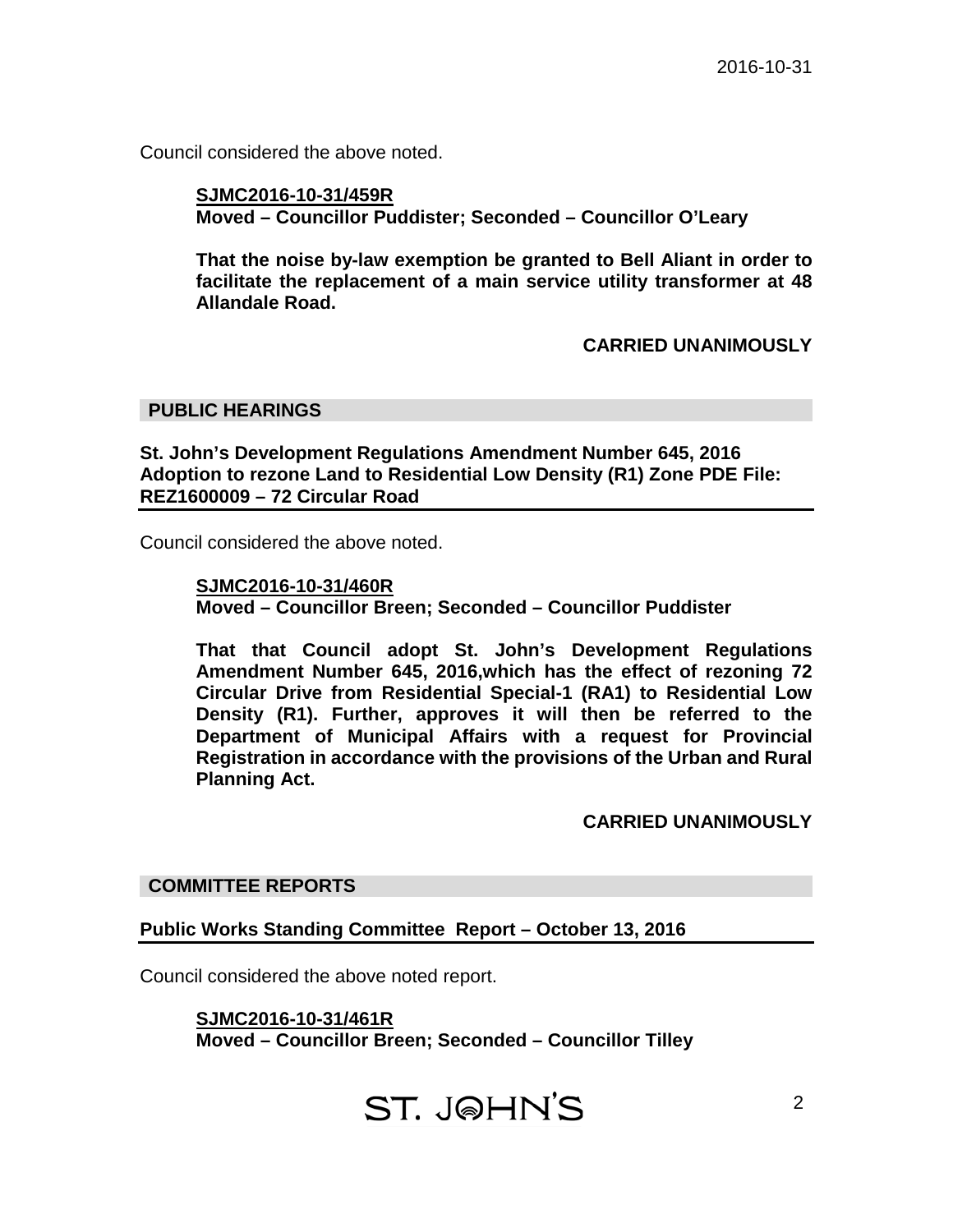**That the report be adopted and the following matters actioned accordingly:**

- **Watershed Municipal Boundry**
- **Bi-Weekly Garbage Collection**
- **Recycling at Multi–Story Condominiums**
- **Century Park Redevelopment**
- **Reopening sections of Rivers**

## **CARRIED UNANIMOUSLY**

### **Development Commmittee – October 18, 2016**

Council considered the above noted report.

### **SJMC2016-10-31/462R Moved – Councillor Puddister; Seconded – Deputy Mayor Ellsworth**

**That the report be adopted and the following matter actioned:**

**Parking Relief for 36 Peason Street – DEV1600133 be granted as the existing 22 stalls will be sufficient for the proposed businesses.**

### **CARRIED UNANIMOUSLY**

#### **DEVELOPMENT PERMITS LIST**  *[Link to List](#page-5-0)*

Council considered,for information, the above noted for the period October 20,

2016 to October 26, 2016

# **BUILDING PERMITS LIST**

*[Link to List](#page-6-0)*

Council considered the Building Permits list for October 31, 2016.

**SJMC2016-10-31/463R Moved – Councillor Breen; Seconded – Councillor Tilley**

# **ST. JOHN'S**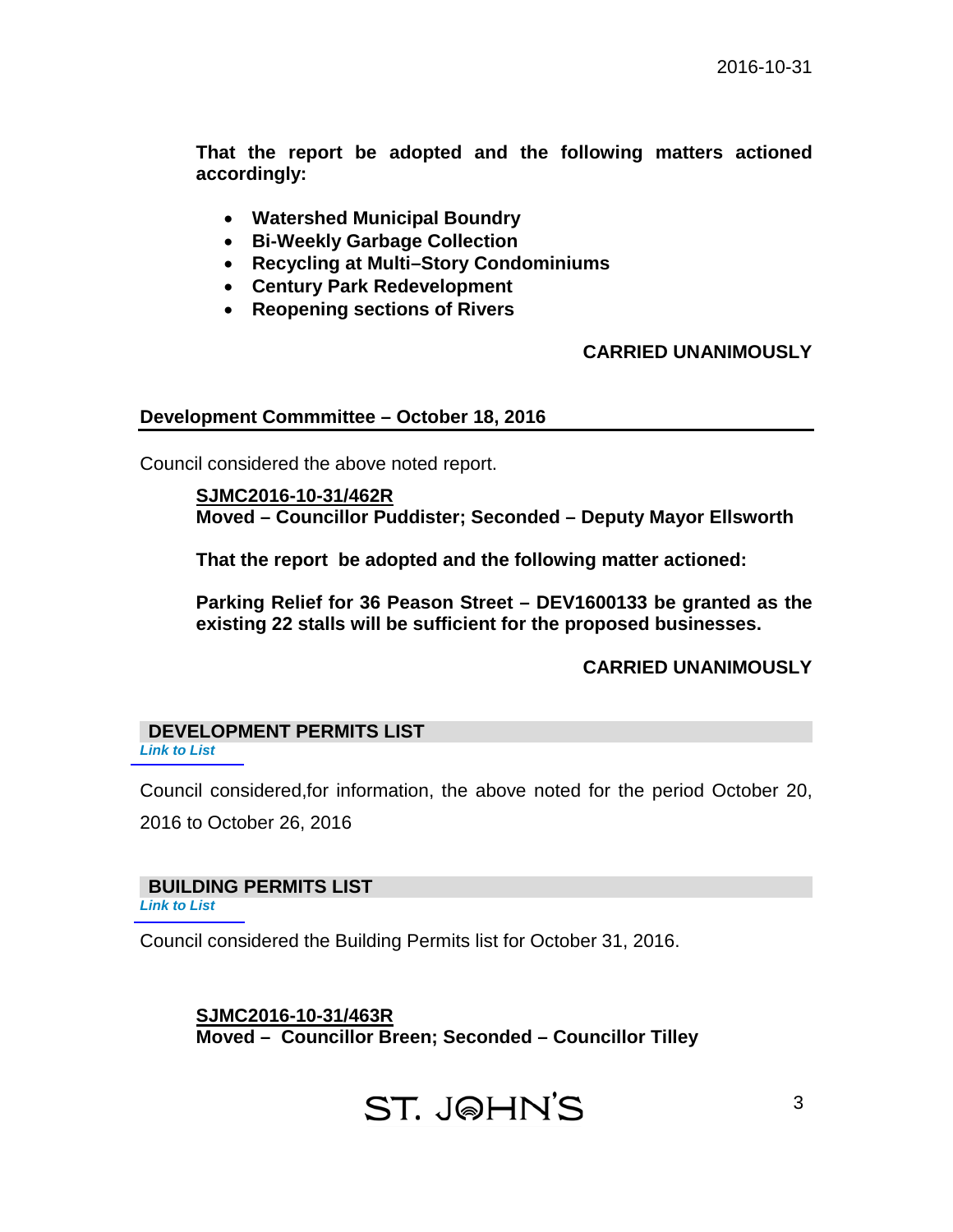## **That the building permits list dated October 31, 2016 be approved as presented.**

## **CARRIED UNANIMOUSLY**

## **REQUISITIONS, PAYROLLS AND ACCOUNTS**

*[Link to Memo](#page-9-0)*

Council considered the requisitions, payrolls and accounts for the week ending October 26, 2016.

### **SJMC2016-10-31/464R Moved – Councillor Breen; Seconded – Councillor Tilley**

**That the requisitions, payrolls and accounts for the week ending October 26, 2016 be approved as presented.**

# **CARRIED UNANIMOUSLY**

### **TENDERS/RFPs**

## **Tender 2016139 Supply and Install Playground Structure**

Council considered the above noted. It was noted that the two lowest bidders

were disqualified as they did not meet CSA Standards.

**SJMC2016-10-31/465R Moved – Councillor Breen; Seconded – Councillor Tilley**

**That the above noted tender be awarded to the overall lowest bidder meeting specifications Coastline Specialties Ltd. \$100,395.00 as per the Public Tendering Act. Taxes (HST 15%) is included in the quoted price.**

**CARRIED UNANIMOUSLY**

# **Tender 2016141 Inspection /Testing of Water and Wastewater Systems Emergency Generators.**

Council considered the above noted**.**

# ST. JOHN'S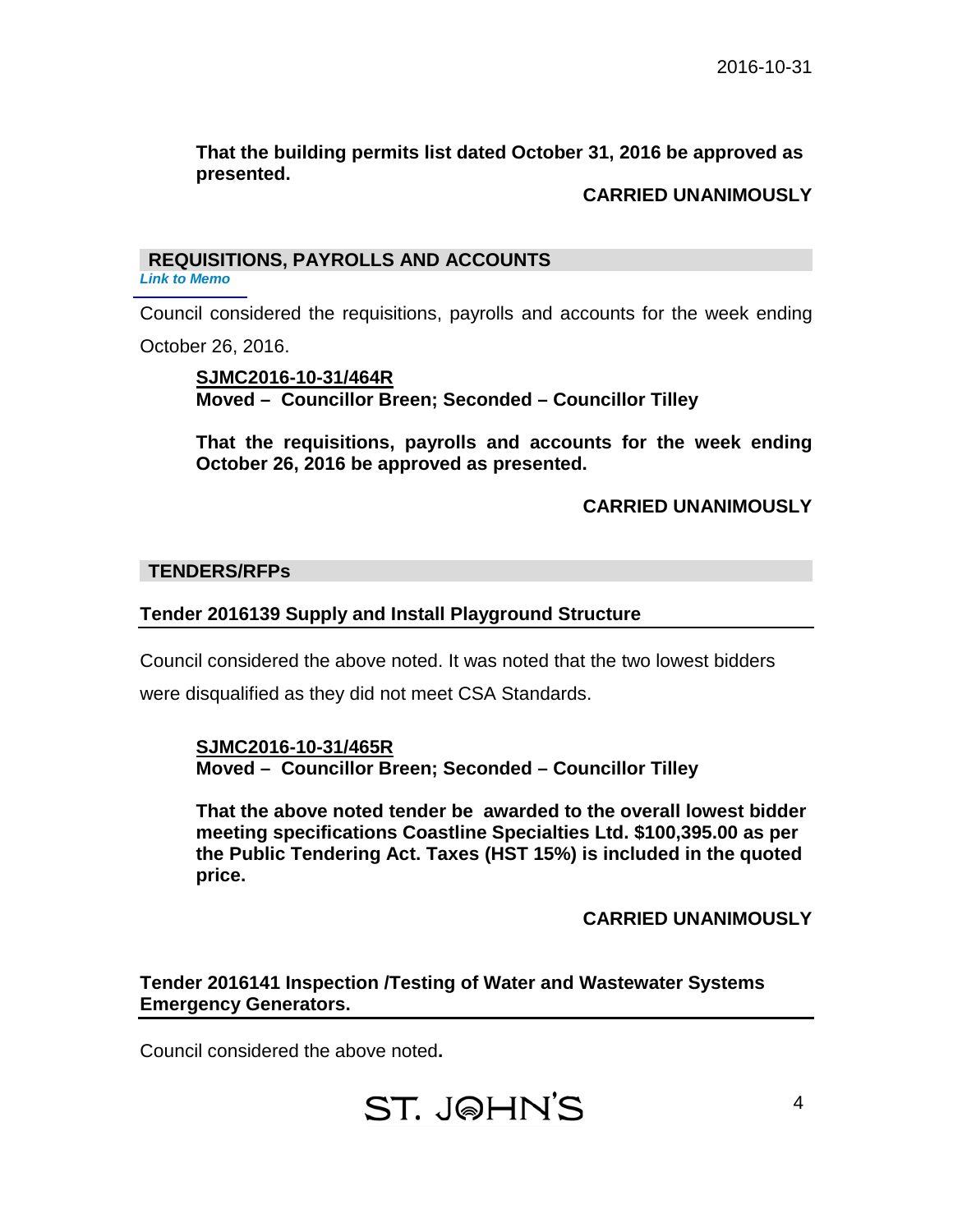**SJMC2016-10-31/466R Moved – Councillor Breen; Seconded – Councillor Tilley**

**That the above noted tender be awared to the overall lowest bidder meeting specifications Sansom Equipment Ltd. \$93,841.28 as per the Public Tendering Act. HST is included in the price quoted.**

## **CARRIED UNANIMOUSLY**

### **OTHER BUSINESS**

### **Councillor O'Leary**

• Requested that ACOA's Clean Technology Inititive for Proposals be referred to the Environmental Advisory Committee as well as Economic Development, Tourism and Public Engagement.

### **Deputy Mayor Ellsworth**

• Requested that the Mayor write a letter of Condolence to the family on the passing of Mr. Bob Innes.

There being no further business, the meeting adjourned at 5:35 p.m.

\_\_\_\_\_\_\_\_\_\_\_\_\_\_\_\_\_\_\_\_\_\_\_\_  **MAYOR**

**CITY CLERK**

\_\_\_\_\_\_\_\_\_\_\_\_\_\_\_\_\_\_\_\_\_\_\_\_

# **ST. J@HN'S**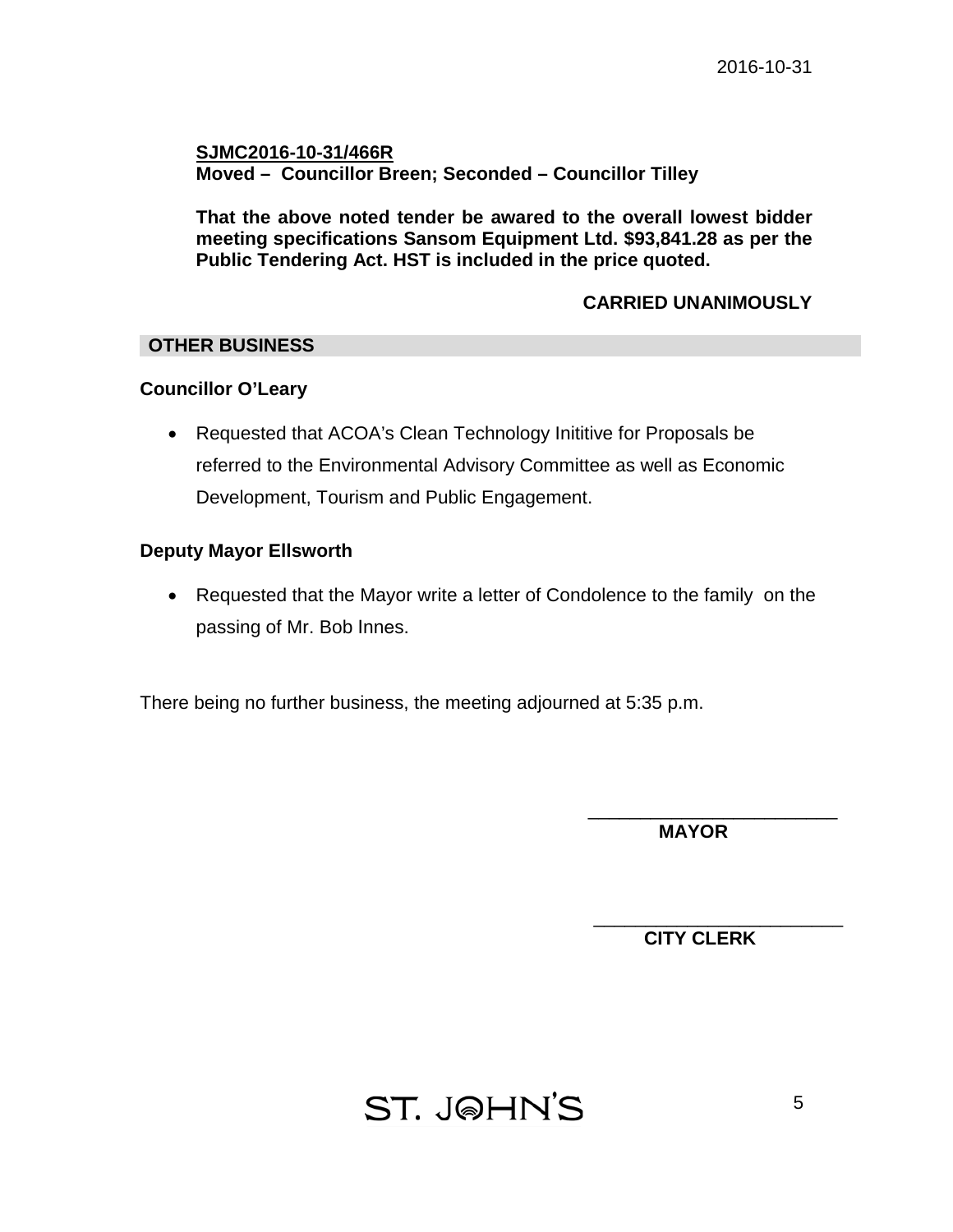### **DEVELOPMENT PERMITS LIST DEPARTMENT OF PLANNING, DEVELOPMENT AND ENGINEERING FOR THE PERIOD OF October 20, 2016 TO October 26, 2016**

<span id="page-5-0"></span>

| Code                                                                                                                                                                                                                             | Applicant | Application                                          | Location       | Ward           | <b>Development</b><br><b>Officer's Decision</b>                                                          | Date     |
|----------------------------------------------------------------------------------------------------------------------------------------------------------------------------------------------------------------------------------|-----------|------------------------------------------------------|----------------|----------------|----------------------------------------------------------------------------------------------------------|----------|
| <b>COM</b>                                                                                                                                                                                                                       | Dewcor    | Galway CP07B-<br>Stormwater Detention<br>Dry Pond #2 | 50 Danny Drive | $\overline{5}$ | Approved                                                                                                 | 16-10-24 |
|                                                                                                                                                                                                                                  |           |                                                      |                |                |                                                                                                          |          |
|                                                                                                                                                                                                                                  |           |                                                      |                |                |                                                                                                          |          |
|                                                                                                                                                                                                                                  |           |                                                      |                |                |                                                                                                          |          |
|                                                                                                                                                                                                                                  |           |                                                      |                |                | $\overline{5}$                                                                                           |          |
|                                                                                                                                                                                                                                  |           |                                                      |                |                |                                                                                                          |          |
| Total Minutes of Pool<br><b>Code Classification:</b><br><b>INST</b><br>- Residential<br>- Institutional<br><b>RES</b><br><b>COM</b><br><b>IND</b><br>- Industrial<br>- Commercial<br>AG<br>- Agriculture<br><b>OT</b><br>- Other |           |                                                      |                |                | <b>Gerard Doran</b><br><b>Development Supervisor</b><br><b>Development Division -<br/>PDE Department</b> |          |
| This list is issued for information purposes only. Applicants have been advised in<br>$**$<br>writing of the Development Officer's decision and of the Oight to appeal any decision<br>to the St. John's Local Board of Appeal.  |           |                                                      |                |                |                                                                                                          |          |
|                                                                                                                                                                                                                                  |           |                                                      |                |                |                                                                                                          |          |
|                                                                                                                                                                                                                                  |           | Addenation                                           |                |                |                                                                                                          |          |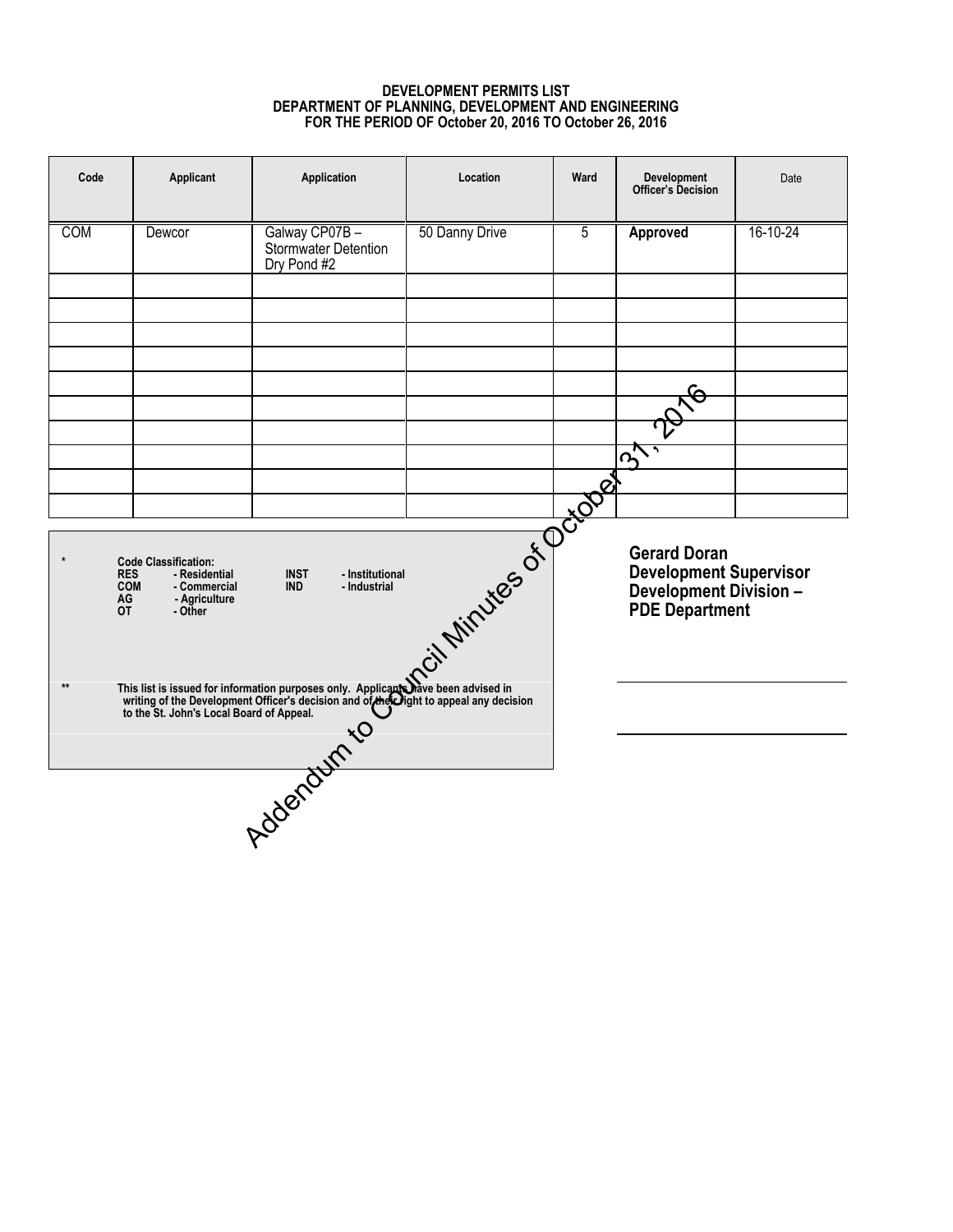# <span id="page-6-0"></span>**Building Permits List Council's October 31, 2016 Regular Meeting**

Permits Issued: 2016/10/20 To 2016/10/26

**Class: Commercial**

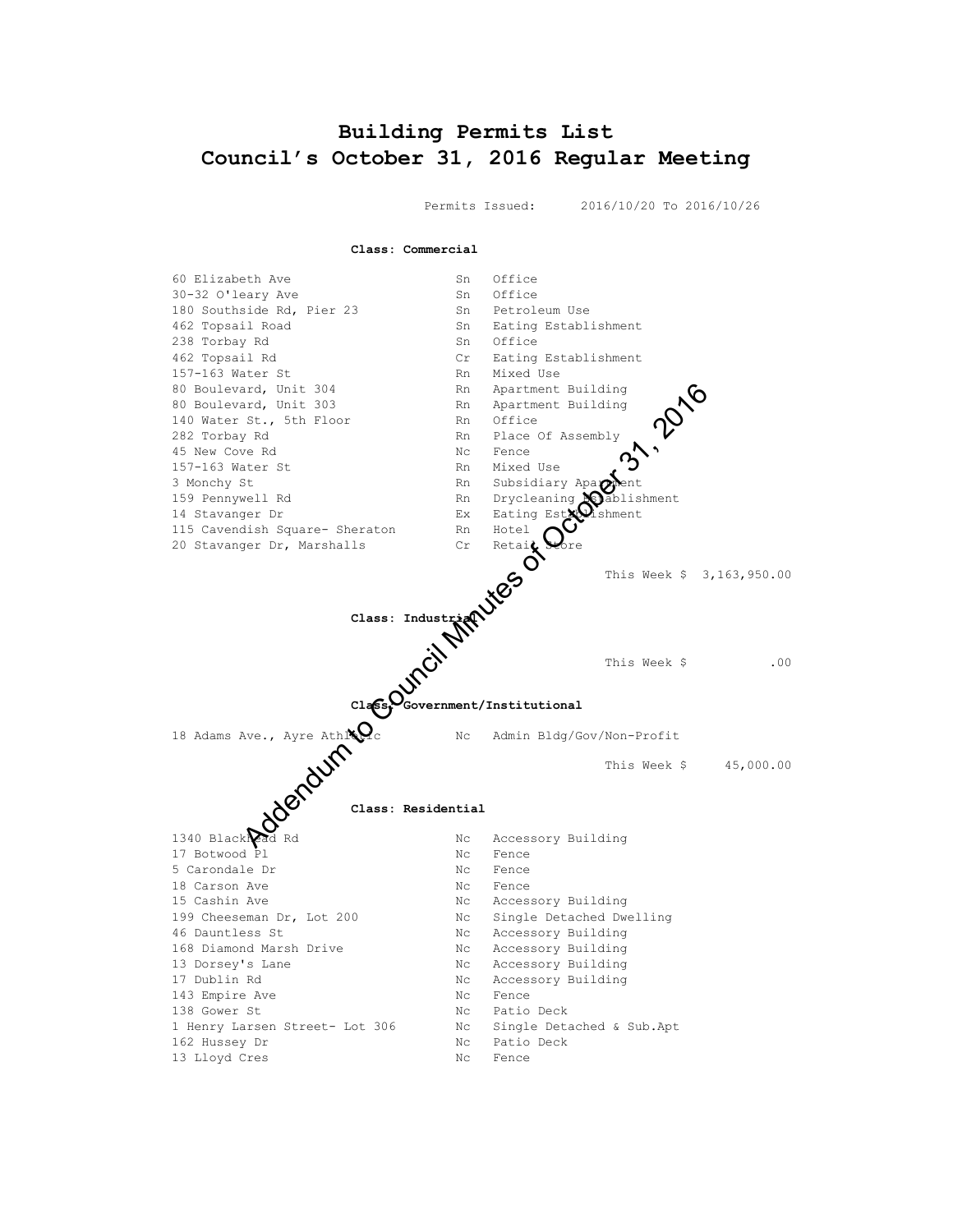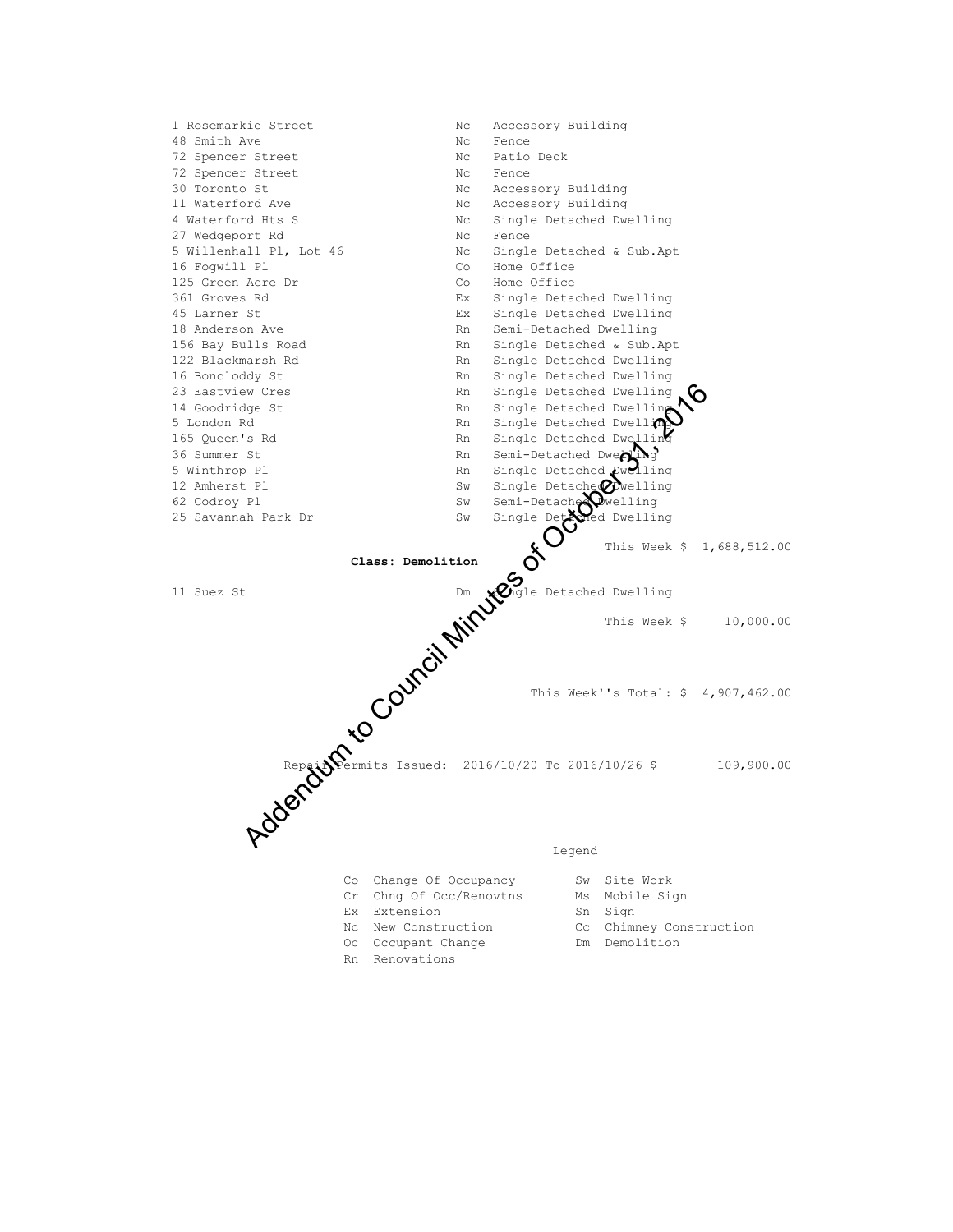| Year To Date Comparisons                                                                                                                                     |                  |                  |                           |  |  |  |  |  |
|--------------------------------------------------------------------------------------------------------------------------------------------------------------|------------------|------------------|---------------------------|--|--|--|--|--|
| October 31, 2016                                                                                                                                             |                  |                  |                           |  |  |  |  |  |
|                                                                                                                                                              |                  |                  |                           |  |  |  |  |  |
| Type                                                                                                                                                         | 2015             | 2016             | $%$ Variance $(+/-)$      |  |  |  |  |  |
| Commercial                                                                                                                                                   | \$122,216,000.00 | \$110,000,000.00 | $-10$                     |  |  |  |  |  |
| Industrial                                                                                                                                                   | \$0.00           | \$0.00           | $\circ$                   |  |  |  |  |  |
| Government/Institutional                                                                                                                                     | \$15,000,000.00  | \$6,043,000.00   | $-60$                     |  |  |  |  |  |
| Residential                                                                                                                                                  | \$72,084,000.00  | \$63,000,000.00  | $-13$                     |  |  |  |  |  |
| Repairs                                                                                                                                                      | \$4,000,000.00   | \$4,000,000.00   | $\overline{6}$<br>$\circ$ |  |  |  |  |  |
| Housing Units (1 & 2 Family<br>Dwelling)                                                                                                                     | 188              | 197              |                           |  |  |  |  |  |
| Total                                                                                                                                                        |                  | \$183,043,00000  | $-14$                     |  |  |  |  |  |
| Addenture Council Minutes of October<br>Respectfully Submitted,<br>Jason Sinyard, P. Eng., MBA<br>Deputy City Manger<br>Planning & Development & Engineering |                  |                  |                           |  |  |  |  |  |
|                                                                                                                                                              |                  |                  |                           |  |  |  |  |  |